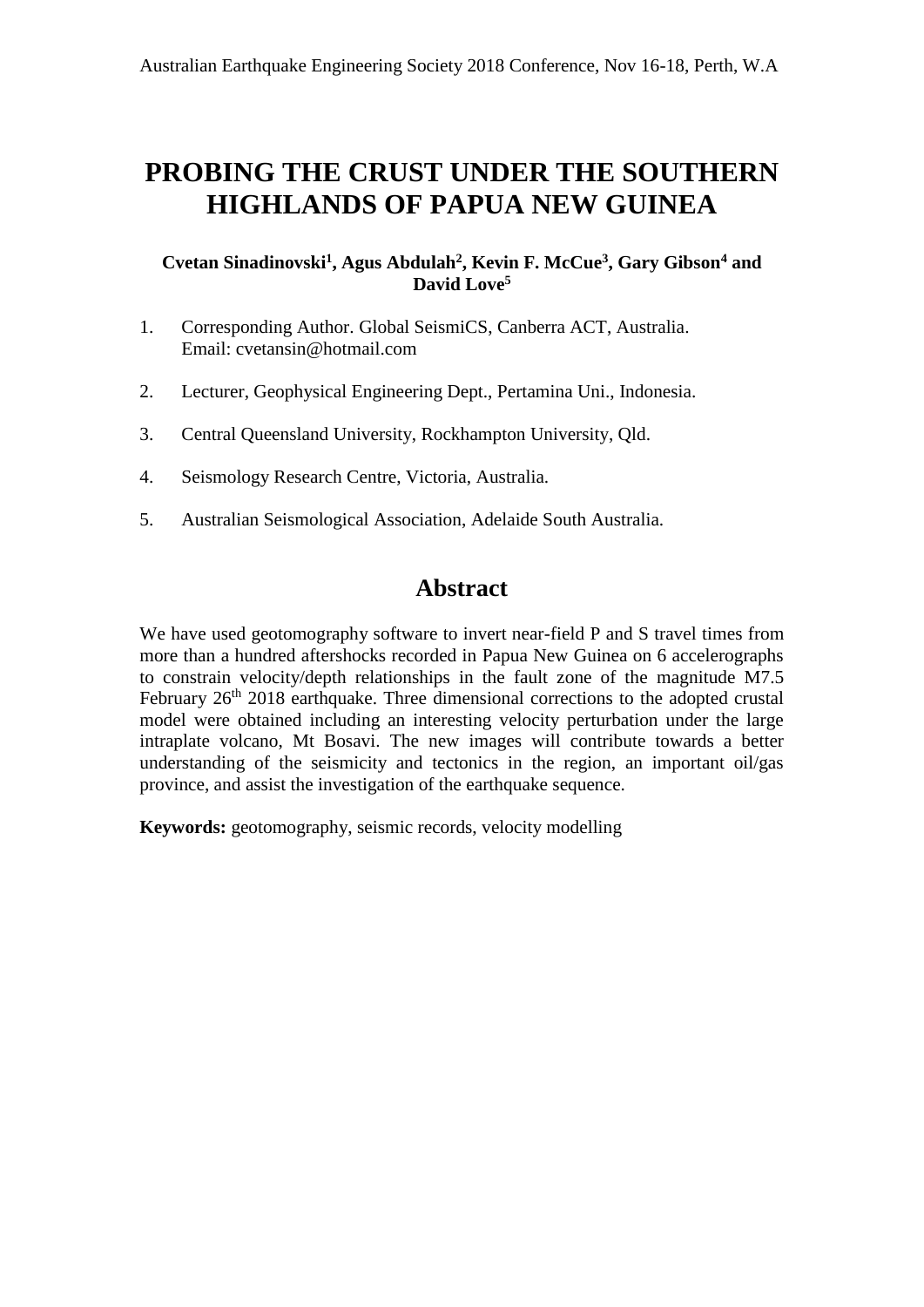## **1. INTRODUCTION**

Papua New Guinea lies within the complex zone of collision between the Australian Plate and the Pacific Plate. The Papuan fold and thrust belt, which is responsible for the mountainous New Guinea Highlands, forms the boundary between the Stable Platform area to the south and the Mobile Belt to the north. The Stable Platform consists of little deformed continental crust of the Australian Plate (Hill et al., 2010). The Mobile Belt consists of a series of arc terranes and continental fragments previously accreted to the Australian Plate. The convergence across the fold and thrust belt is estimated to 15mm per year at the Highland zone. Such ground movements would inevitably produce release of energy in form of earthquakes.

On 26<sup>th</sup> of February 2018, at 3:44 a.m. local time, the Southern Highlands of Papua New Guinea were hit by a major earthquake with magnitude M7.5. The earthquake occurred around 10km west of the town of Komo at approximate depth of 25km. According to the U.S. Geological Survey public domain report, the maximum intensity in the epicentral area was estimated to IX on the Mercalli scale (Fig. 1).



| <b>TENGENED</b><br><b>SHAKING</b>       | Not felt | Weak      | Liaht | Moderate Strong |       | Very strong | Severe     | Violent | Extreme    |
|-----------------------------------------|----------|-----------|-------|-----------------|-------|-------------|------------|---------|------------|
| <b>POTENTIAL</b><br><b>DAMAGE</b>       | none     | none      | none  | Very light      | Light | Moderate    | Mod /Heavy | Heavy   | Very Heavy |
| PEAK ACC (%g)                           | $-0.05$  | 0.3       | 2.8   | 6.2             | 12    | 22          | 40         | 75      | >139       |
| PEAK VEL.(cm/s)                         | $-0.02$  | 0.1       | 1.4   | 4.7             | 9.6   | 20          | 41         | 86      | >178       |
| <b>INSTRUMENTAL</b><br><b>INTENSITY</b> |          | $II$ -III | I۷    |                 | VI    | VII         | VIII       |         |            |
| Scale based upon Worden et al. (2012)   |          |           |       |                 |       |             |            |         |            |

Figure 1: Macroseismic map of the major PNG earthquake on Feb.  $26<sup>th</sup> 2018$ . (https://www.usgs.gov/news/magnitude-75-earthquake-papua-new-guinea)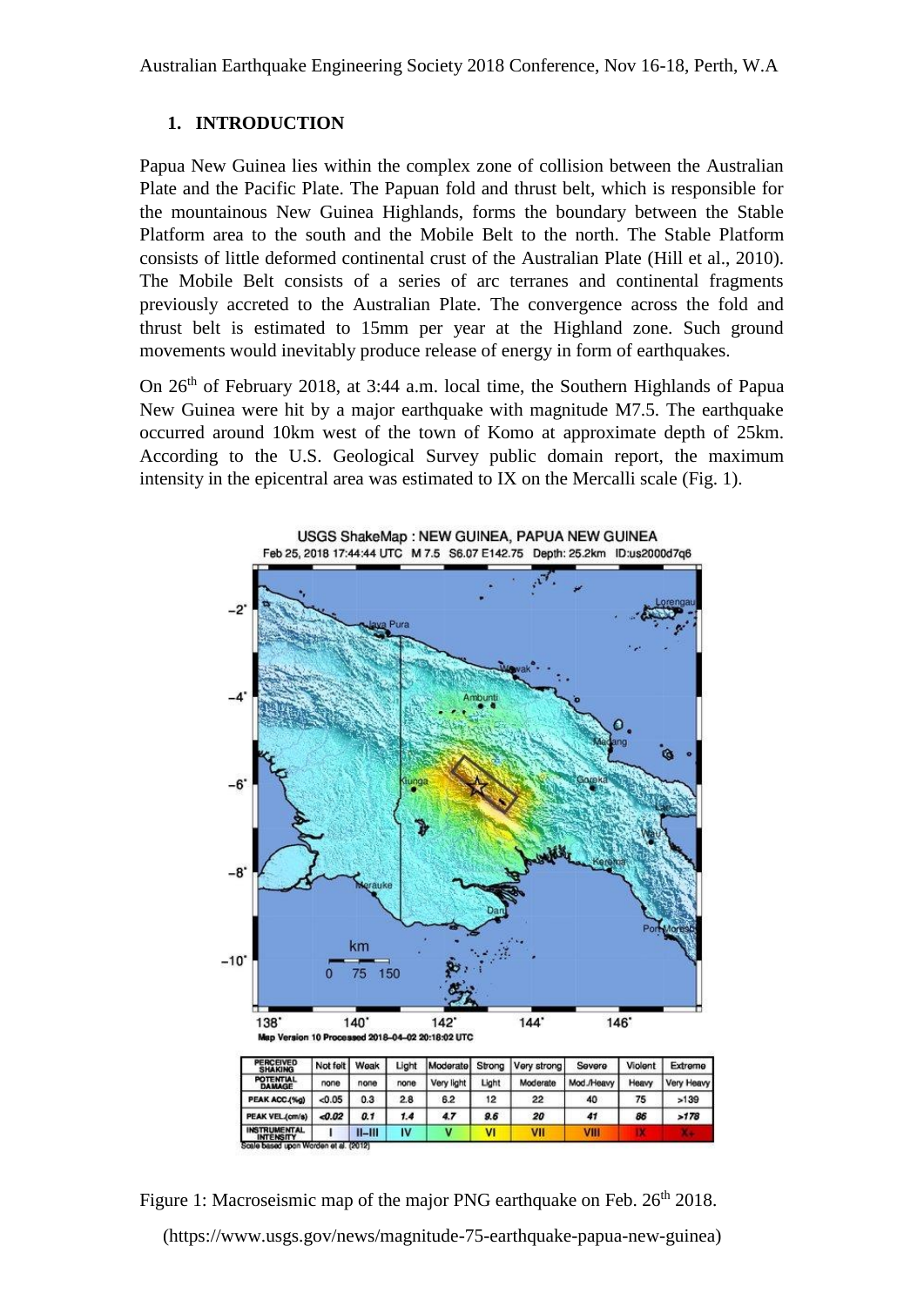Some 160 people were killed and many others were injured. It was followed by numerous aftershocks, about 70 with magnitudes M≥5.0 and six of magnitudes greater than M6.0. Knowing the importance of the location of the aftershocks for better determination of the earthquake mechanism and geological setting, seismologists proposed a network of temporary stations to be promptly installed in the region.

The Australian Earthquake Engineering Society in conjunction with the Oil Search funded seismologists Kevin and Gary on a field trip to PNG. They deployed six accelerographs to monitor the aftershocks a month after the main event (McCue et al., 2018). The instruments recorded many tremors including the aftershock on  $7<sup>th</sup>$  of April with magnitude M6.3, which caused further casualties and damage. In this study the accelerograms obtained from the 6 monitors were inverted to constrain the velocity/depth relationships under the fault zone of the February 2018 major earthquake.

## **2. SEISMOTECTONICS**

The simplified map of the area based on the regional geology and the borehole measurements is shown on Figure 2 (Hill et al., 2010). It shows a complex crustal structure in that plate boundary environment, where an unknown thickness of deformed Australian Plate crust is overlain by a 3km thick sedimentary sequence. A seismicity map of that area prior to the installation period of the network of six temporary stations is shown on Figure 3. The earthquake epicentres are represented by circles with radius proportional to their magnitude and the seismic stations are represented by black triangles, drawn over elevation contours. The temporary stations were deployed in such a pattern that they encircled the aftershocks area in the best possible way for seismic data acquisition and further analysis (McCue et al., 2018).

Seismicity in the PNG region is characterised with frequent large earthquakes. Since 1900 there have been 22 earthquakes with magnitude M≥7.5. The dominant earthquake mechanisms are thrust and strike slip, associated with the arc-continent collision and the relative motions between numerous smaller plates. The largest earthquake in the region was a magnitude M8.2 shallow thrust fault event in the northern Papua province of Indonesia that killed 166 people in 1996 (Seismicity of the Earth 1900–2010, New Guinea and vicinity: U.S. Geological Survey Open-File Report 2010–1083-H).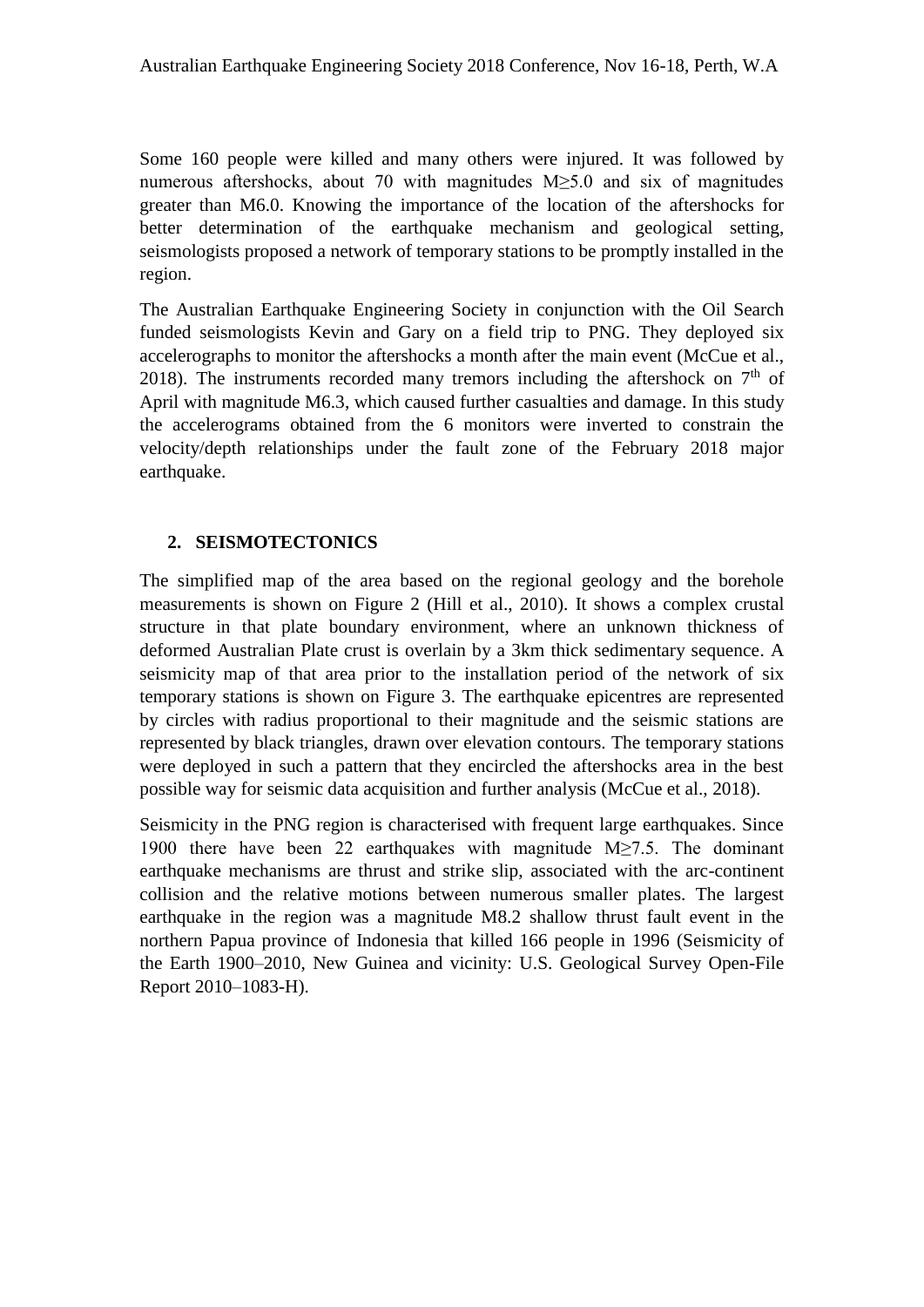

Figure 2: Geological map of the Southern Highlands of PNG across the epicentral area of the Feb.  $26<sup>th</sup>$  2018 earthquake.



Figure 3: Seismicity map of the area prior to the installation period of the network of 6 temporary stations, drawn over elevation contours.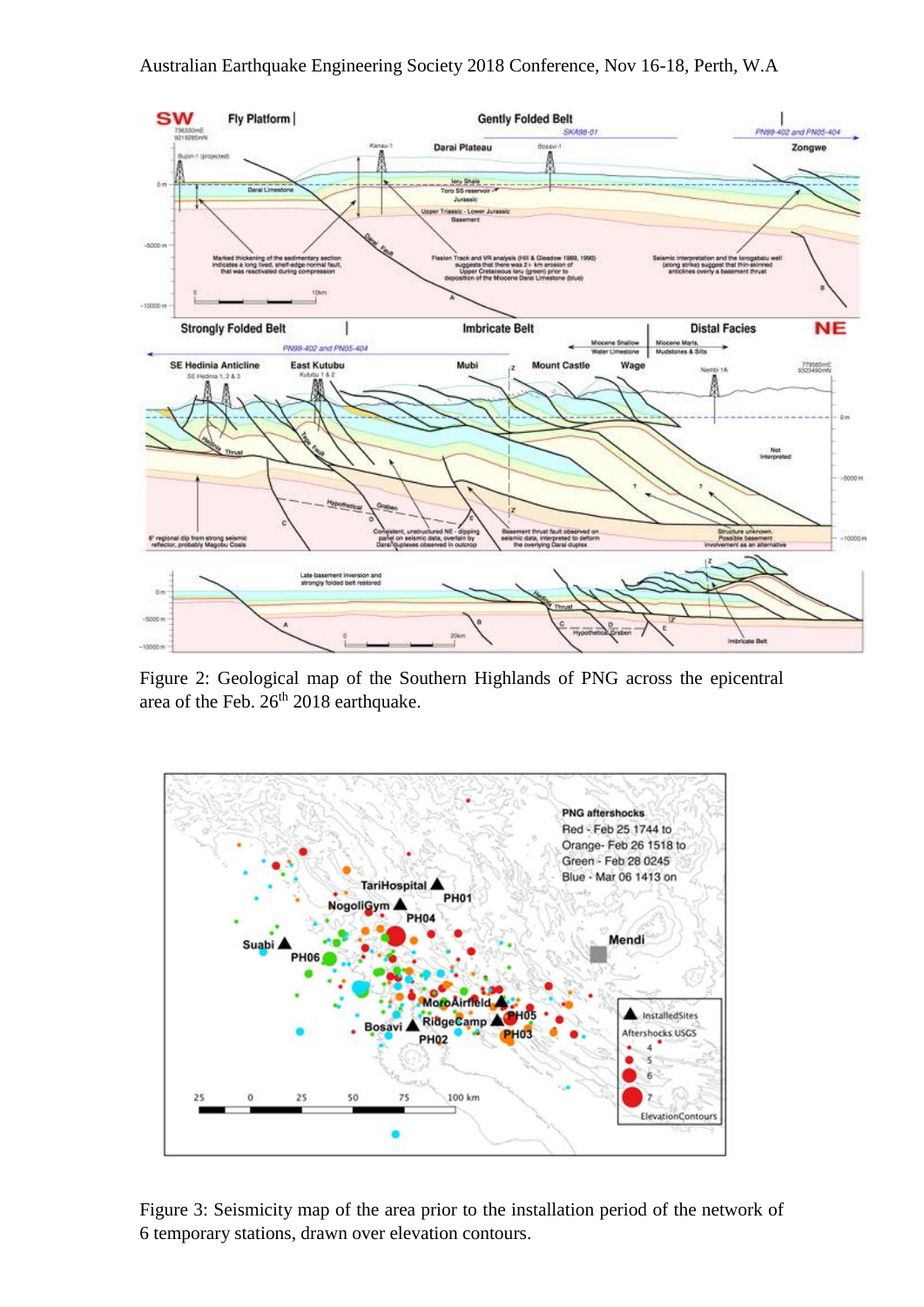## **3. DATA**

The acquired data consisted of PNG earthquake strong motion records recovered from the network for the M6.3 aftershock and hundreds of smaller events. The dataset from the largest aftershock recorded on  $7<sup>th</sup>$  of April 2018 is also available through the aees.org.au website. Figure 4 shows the seismic record of that aftershock on the nearest station Tari, at a distance of 35km from the focus. The horizontal Peak Ground Acceleration exceeded 0.63g, while the vertical registered 0.4g. The strongest shaking, with a duration of a 12 seconds, is in the surface waves that follow the  $P=$ and S-wave arrivals marked by the vertical thin black lines. The difference in the frequency content of the vertical and horizontal components is noticeable; the long period horizontal ground motion is probably from the Love waves generated in the near-surface crustal layers, while they are almost absent on the vertical component.



Figure 4: Seismic record of the magnitude M6.3 aftershock at the Tari station.

## **4. MODELLING**

To probe the crust under the Southern Highlands of PNG, we analysed the events that occurred in a cube of 2x2 degrees centred on the temporary network and down to 60km deep. To investigate the 3D structure underneath the area, the initial velocity model (Gibson, et al. 2018) was utilised as shown on Figure 5. The aim was to use the data to image the layers in the top and evaluate the Moho discontinuity.

The volume was discretised into cells of 15x15km grid in the surface area and depth ranges in the intervals of 3, 8, 15, 20, 28, 35, and 45 to 60km. Forward modelling and picking of the P- and S-arrivals was done using a freeware package called *Waves* courtesy of SRC (https://www.src.com.au/downloads/waves). After reviewing the seismograms, 106 events were selected due to their origin distribution in depth and azimuth in respect to the location of the network. Between 500 and 600 P-arrival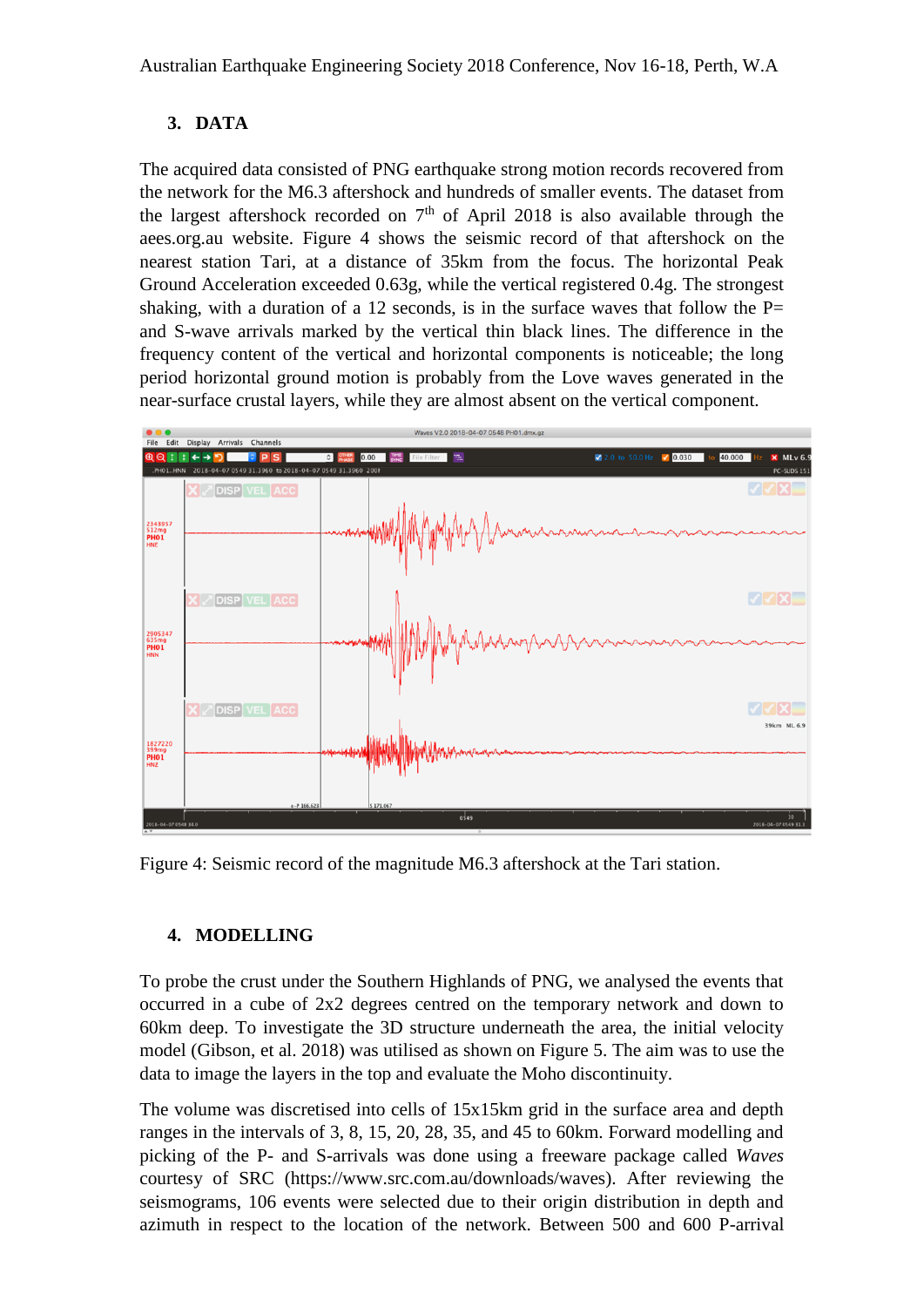times and corresponding number of S-arrival times were entered in the tomographic analysis and the results displayed using the Matlab graphics software.



Figure 5: Initial velocity model utilised for the Southern Highlands of PNG

The ray paths and the coverage for the events and the recording stations over the topography of the study area are schematically presented in Figure 6. The cube has relatively good angular coverage in the area of interest and down to 45km, as there are only a few events deeper.



Figure 6: The ray paths and the coverage for the events and the receivers over the topography of the study area (earthquakes-red stars, stations-black triangles, ray paths-blue lines).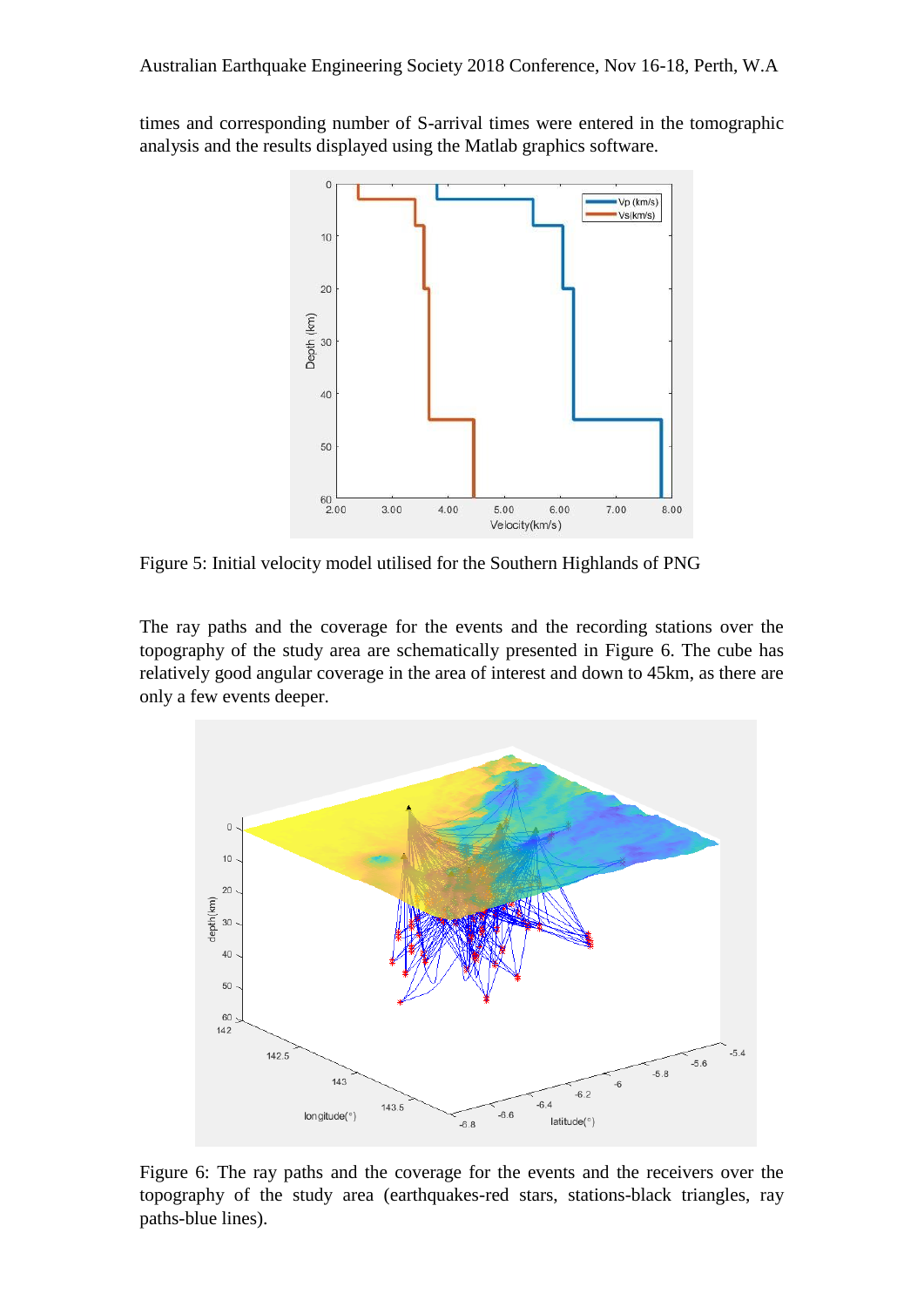Fast Marching Method was applied in the tomographic inversion to simulate the arrival times for the source-receiver combinations (Rawlinson and Sambridge, 2004; Sinadinovski et al., 2008; Kennett and Abdullah, 2011). In that travel-time inversion, the observed P- and S-arrivals are compared with the calculated arrivals based on the initial model (from Fig.5) and the differences distributed over the ray paths. Each voxel that is criss-crossed by the ray paths gets a portion of that difference proportional to its part of the total ray length. In the iterative process, the difference between the observed and the calculated times is minimised and when it reaches values smaller than the reading error it stops.

In order to define the volume within the cube where we can have a confidence in the results, we performed a series of checkerboard tests for sensitivity of the tomographic inversion. It was found that with the given source-receiver combinations it is possible to recover the top half of the initial model after a small number of iterations, as shown on Figure 7.



Figure 7: The relative residuals versus the number of iterations in the top half of the cube for the source-receiver distribution in the Southern Highlands of PNG

Figure 8 shows in details the outcome of the checkerboard testing from the surface down to depths of 45km. It can be seen that the images of the horizontal slices through the cube are correctly recovered in most of the top part and the bottom part has smaller recovery volume due to the limited number of deeper events and consequently a lesser number of crossed voxels.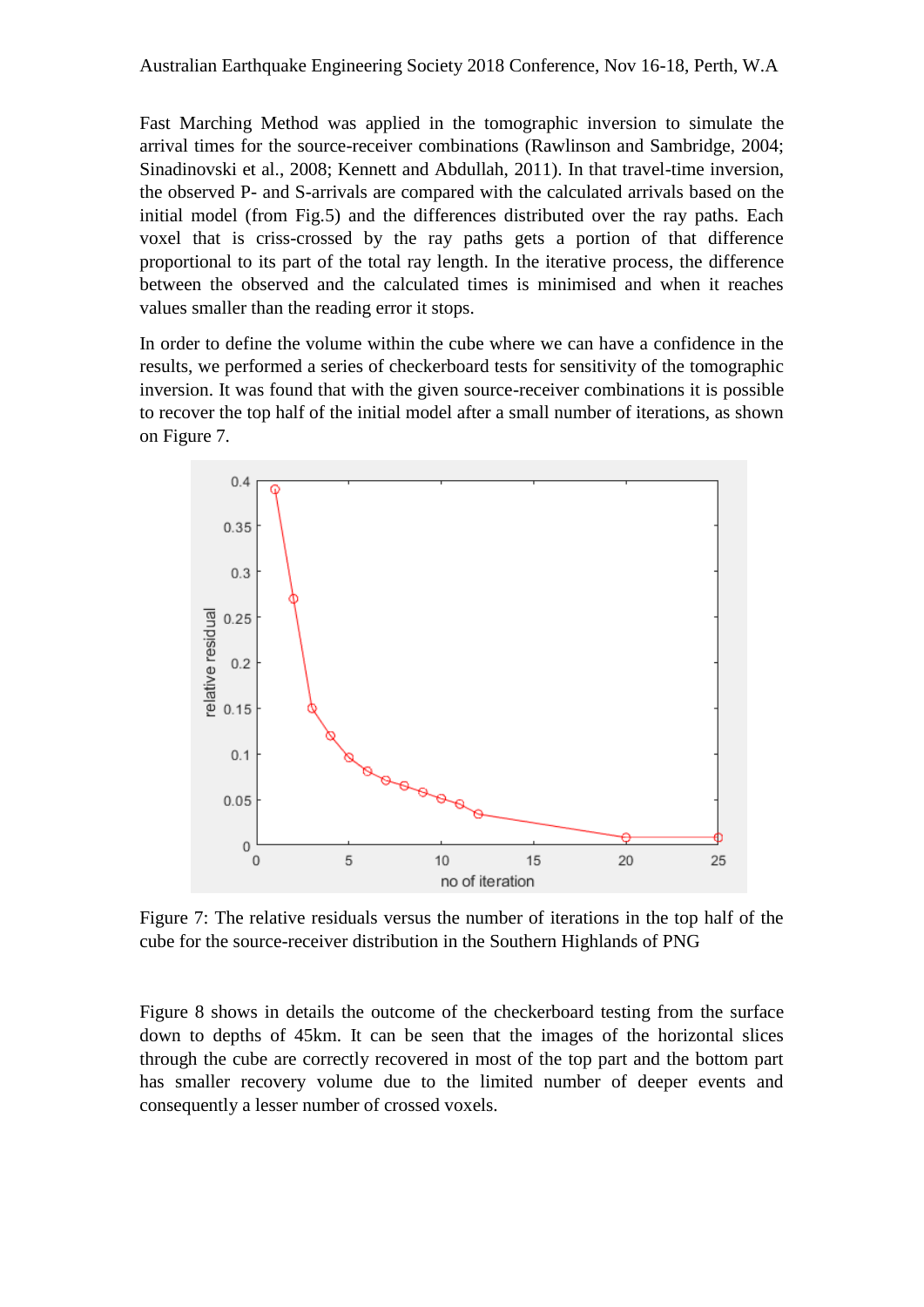

Figure 8: The checkerboard tests: slowness perturbation image at various depths.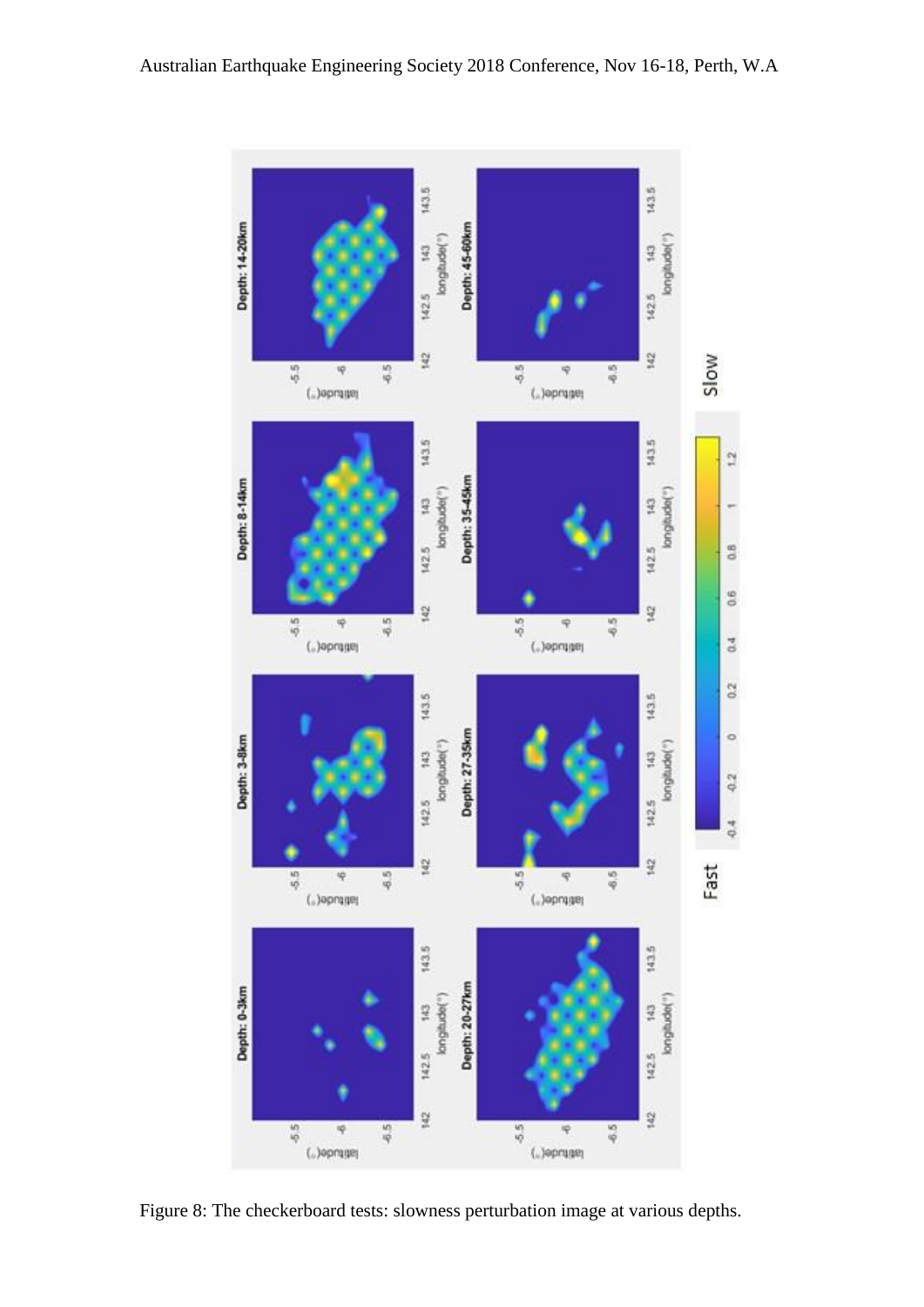## **5. TOMOGRAPHY RESULTS**

The tomography results are displayed as slowness perturbations in respect to the initial velocity model given on Fig.5 at various slices through the cube. The rainbow colour bar represents blue-fast and yellow-slow values, while the recovered images can be viewed with confidence only in the cells crossed by the seismic rays, as indicated by the checkerboard tests.

Figure 9 shows the relative P-wave slowness perturbation in respect to the initial velocity model at various depths. It can be noticed a zone of fast velocity in the top layers oriented NW-SE, which is consistent with the general direction of the PNG highlands. Figure 10 shows the relative S-wave slowness perturbation in respect to the initial velocity model at the same depths. Similar trend can be noticed that a zone of fast velocity in the top layers is oriented NW-SE, which is consistent with the general direction of the PNG highlands. On both the north and south side of that zone, there are shallow discontinuous blocks with slower velocity of up to 1km/s.

Figure 11 shows the tomographic results for the checkerboard tests and longitudinal slices of relative slowness perturbation in respect to the initial velocity model; The N-S slices through the cube are taken from west to east, and on the rainbow colour bar the blue end represents fast, while the yellow represents slow velocities. Once again, the images produced using the P- and S-arrivals look very similar, because the number of readings used in the inversion was very close in both cases. The results in the second and the third vertical slice of the cube can be viewed with higher confidence. A slow velocity zone is noticeable on the images which is consistent with the actual position of the known volcano (Mt Bosavi) in the area.

Figure 12 shows the tomographic results for the checkerboard tests and accompanied latitudinal slices of relative slowness perturbation in respect to the initial velocity model; The W-E slices through the cube are taken from north to south, and the blue colours represents fast, while the red end of the spectrum represents slow velocities. The most northerly slice in the cube practically has no data to change the background velocity. The images produced using the P- and Sarrivals look very similar, due to the fact that the number of readings used in the inversion was very close in both cases. The results in the second and the third vertical slice of the cube can be viewed again with higher confidence. A slow velocity zone coinciding with the known volcano is noticeable on the southern side (slice D), with its imprint extending down to 20km. However, since that part of the area is not well covered by the rays, the deeper section may be the artefact of the tomography.

Three central SW-NE cross-sections of relative slowness perturbation in respect to the initial velocity model are shown on Figure 13; The vertical slices through the cube are taken as labelled from A to C, and on the colour bar the blue end of the spectrum represents fast, while the yellow represents slow velocities. The slices are purposely chosen orthogonally to the orientation of the PNG highlands, to maximise the possibility of viewing the geological sections in comparison with the existing maps given in Figure 2. The V-shape slow velocity zone on the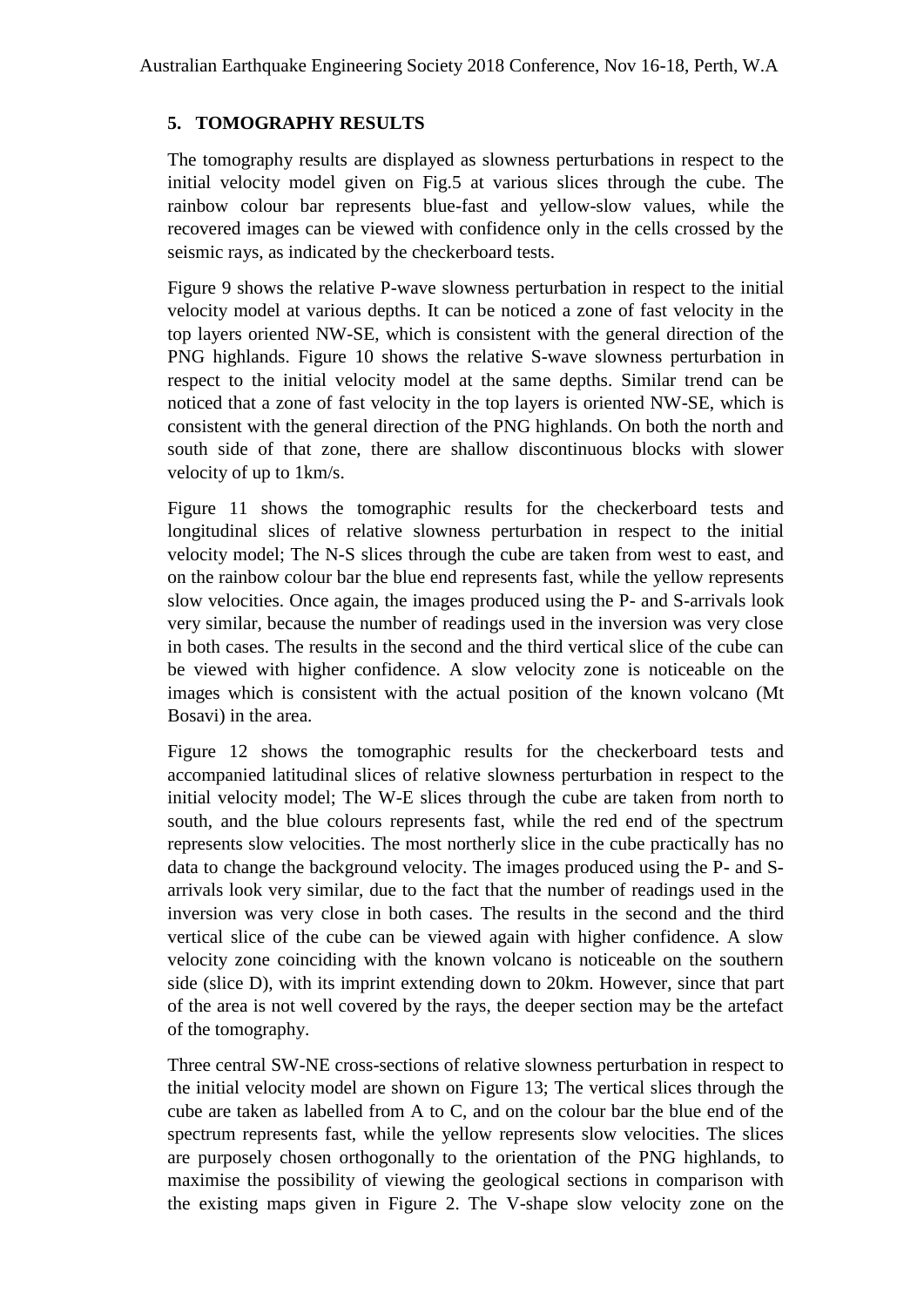images with a fast velocity in its middle can resemble situation of the compression from the north and south side, with a gently folded belt in between.



Figure 9: Relative P-wave slowness perturbation in respect to the initial velocity model at various depths.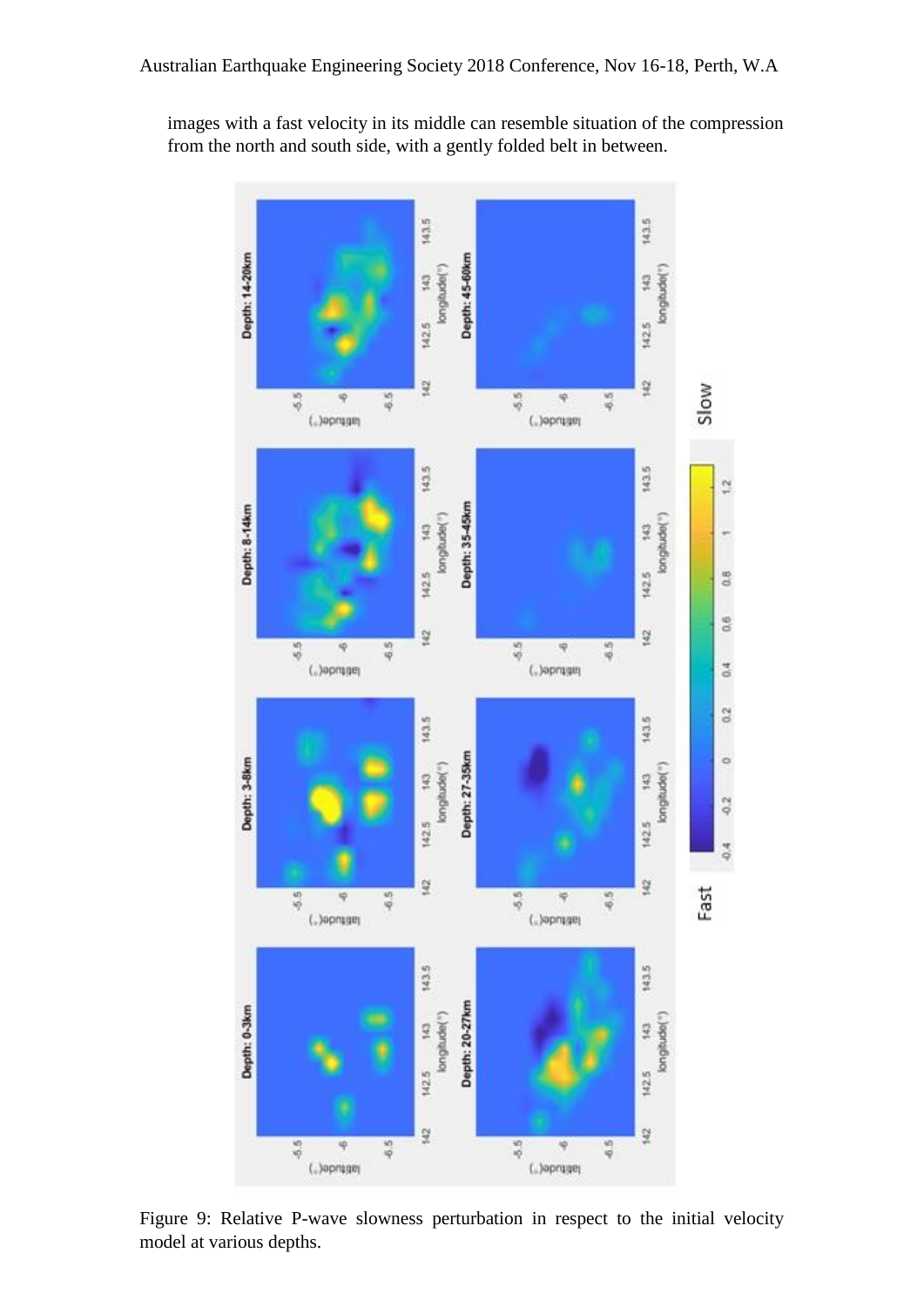

Figure 10: Relative S-wave slowness perturbation in respect to the initial velocity model at various depths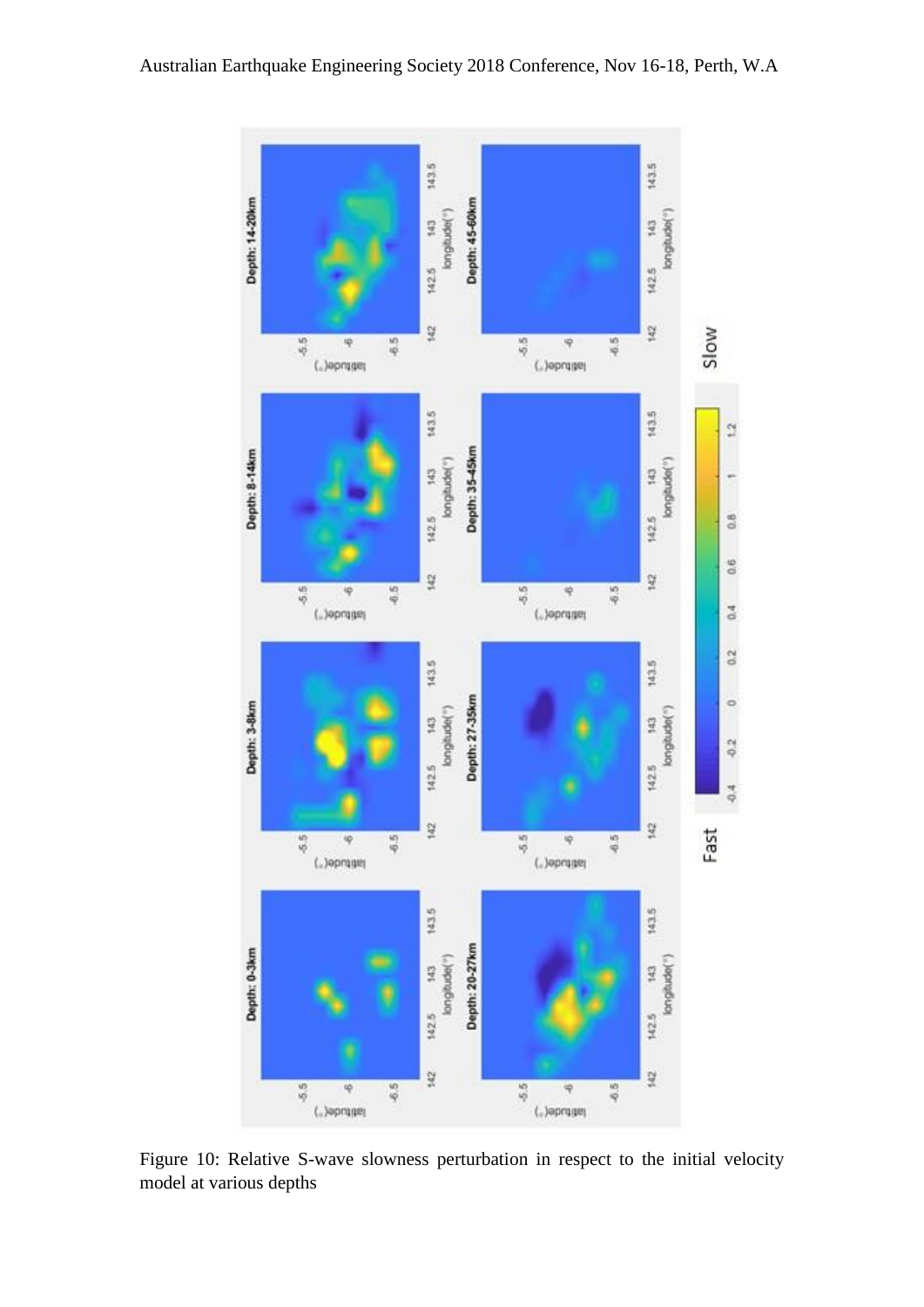

Figure 11: Checkerboard tests and longitudinal slices of relative slowness perturbation in respect to the initial velocity model.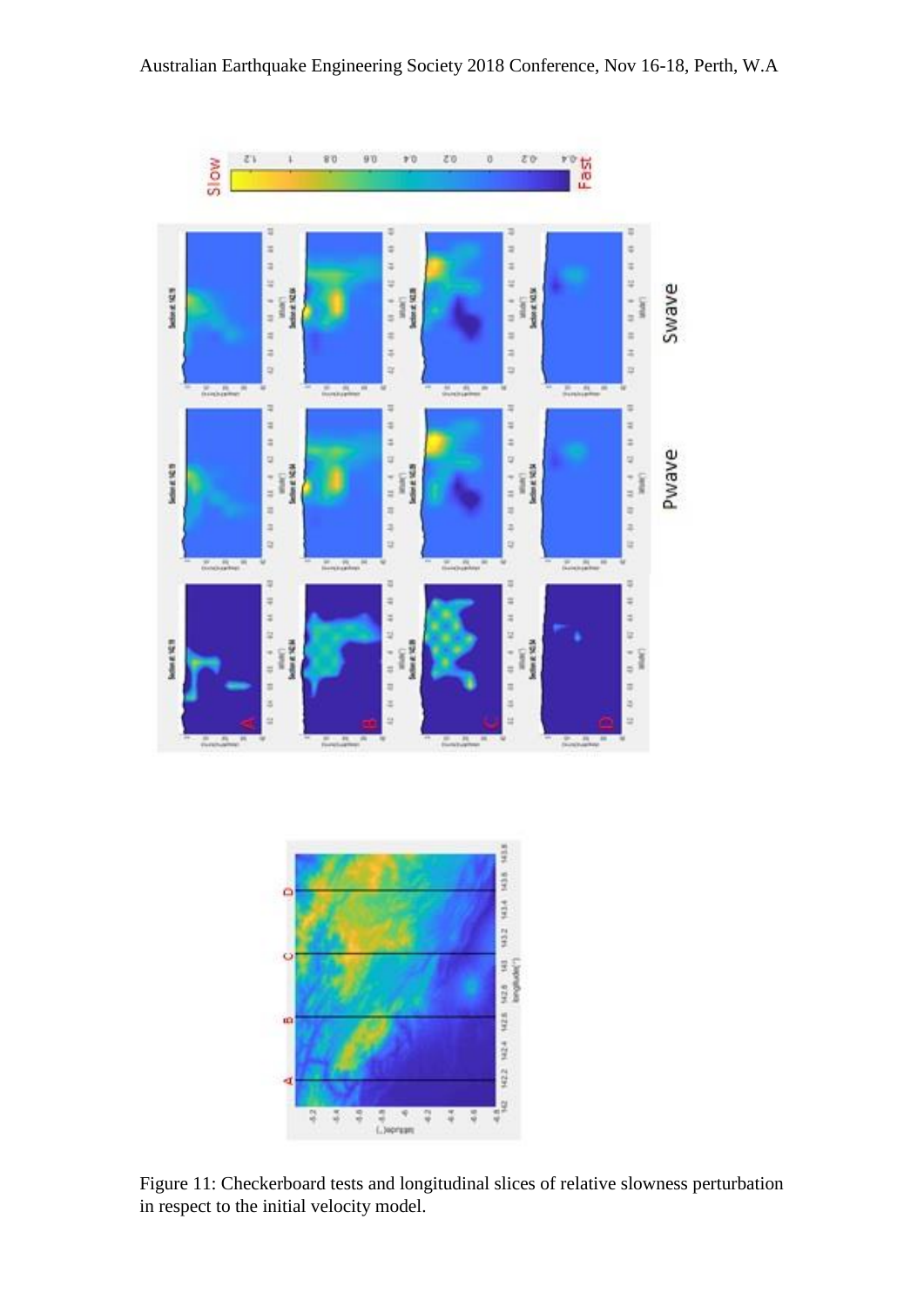

Figure 12: Checkerboard tests and latitudinal slices of relative slowness perturbation in respect to the initial velocity model.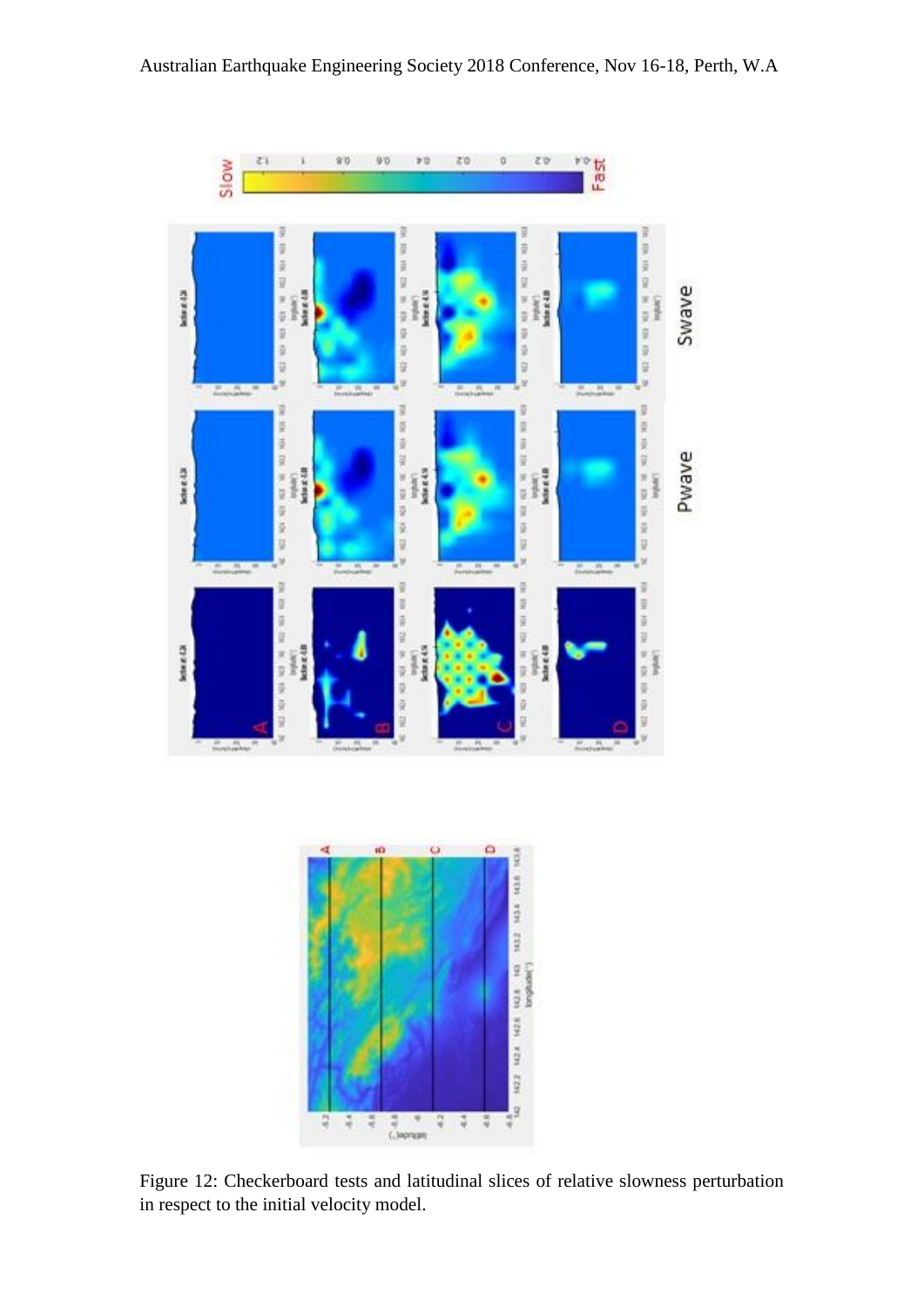## Australian Earthquake Engineering Society 2018 Conference, Nov 16-18, Perth, W.A



Figure 13: SW-NE cross-sections of relative slowness perturbation in respect to the initial velocity model.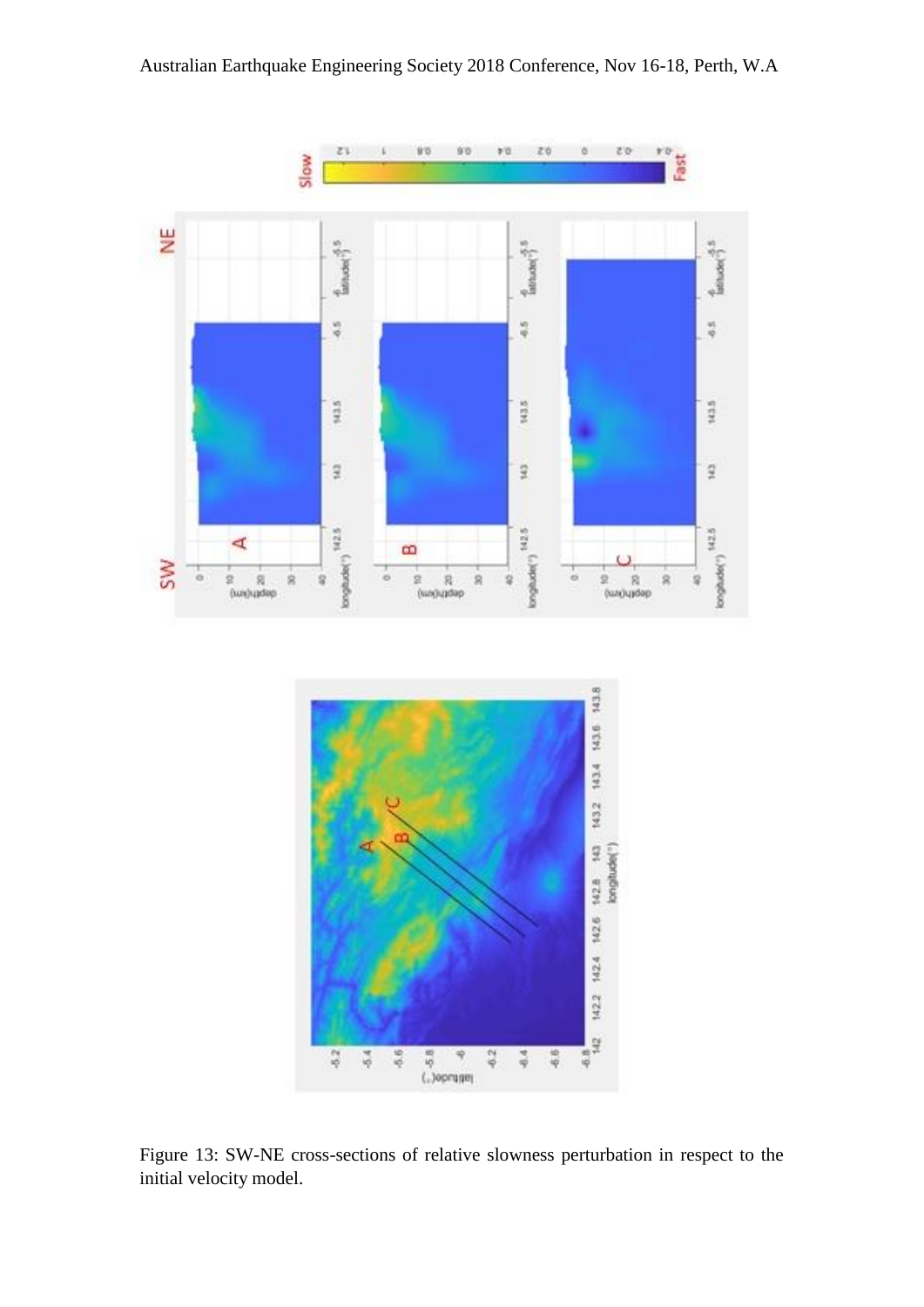## **6. SUMMARY AND DISCUSSION**

Travel time tomography was used to invert the near-field accelerograms obtained from 6 aftershock monitors to constrain the velocity/depth relationships under the fault zone of the February 2018 major earthquake in the Southern Highlands of PNG. After reviewing the records, 106 events were selected due to their origin distribution in depth and azimuth in respect to the location of the seismic network. Thus between 500 and 600 P-arrival times and corresponding number of S-arrival times were used in the tomographic analysis.

In order to define the volume within the cube where we can have a confidence in the results, we first performed a series of checkerboard tests for sensitivity of the tomographic inversion. It was found that with the given source-receiver combinations it is possible to recover the top half of the model after a small number of iterations,

The tomography results are displayed as slowness perturbations in respect to the initial velocity model given on Fig.5, at various slices through the cube. The rainbow colour bar represents blue-fast and yellow-slow values, while the recovered images can be viewed with confidence only in the cells crossed by the seismic rays, as indicated by the checkerboard tests.

On the horizontal slices, it can be noticed a zone of fast velocity in the top layers oriented NW-SE, which is consistent with the general direction of the PNG highlands. On both the north and south side of that zone, there are shallow discontinuous blocks with slower velocity of up to 1km/s. A slow velocity zone is noticeable on the longitudinal and latitudinal images, which is consistent with the actual position of the known volcano in the area – Mt. Bosavi.

The vertical SW-NE cross-sections through the cube, chosen to be orthogonal to the PNG highlands orientation, show a V-shape slow velocity zone, with a fast velocity in its middle. It resembles geological situation of compression from the north and south side, with a gently folded belt in between moving upwards, analogous to Figure 2.

Other interpretations are also plausible, depending on the cross-sections of interest. It has to be emphasised that more intermediate slices are possible, but the tomography results are comparatively stable and reflect the limitation of the source-receiver geometry and discretisation of the model cube.

These images will allow better understanding of the seismicity and tectonics in the Southern Highlands of Papua New Guinea and assist the investigation of the source parameters of the magnitude M7.5 earthquake on February  $26<sup>th</sup>$  2018. The knowledge of aftershocks distribution and their relocation can contribute towards the hazard maps and the forthcoming revision of the earthquake section of the PNG Building Code.

#### **7. REFERENCES**

Gibson, G., McCue K., and Love, D. (2018). Analysis of Aftershocks in the Southern Highlands, Papua New Guinea. Australian Earthquake Engineering Society AEES Conference, Nov 16-18, Perth, W.A.